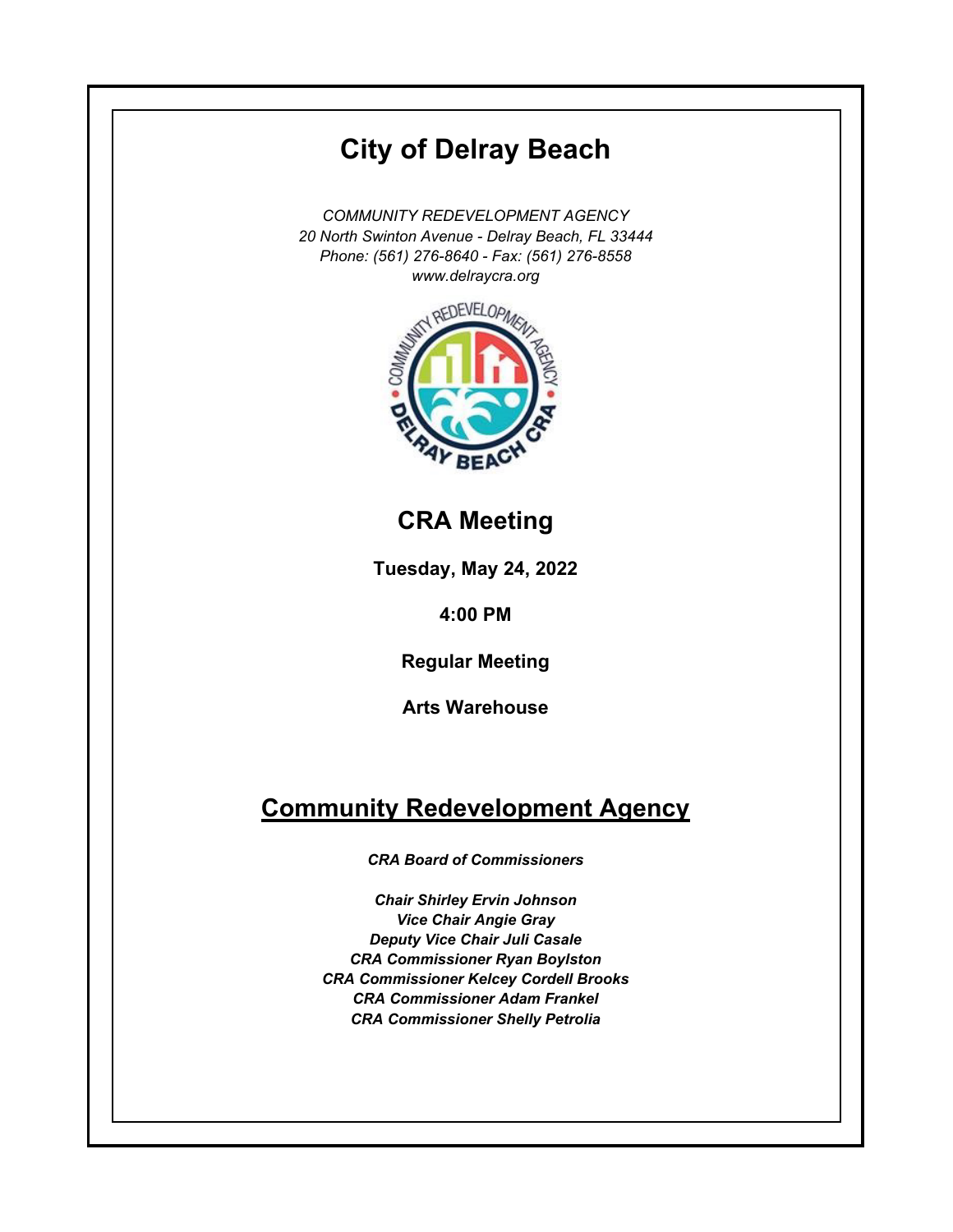#### **RULES FOR PUBLIC PARTICIPATION**

**PUBLIC COMMENT:** Any citizen is entitled to speak on items under the Old or New Business sections at the time the items are heard by the CRA Board of Commissioners ("CRA Board"). Comments are limited to 3 minutes unless otherwise specified.

**ADDRESSING THE CRA BOARD:** Members of the public will be requested to compete a form or other document in order to inform the CRA Board of a desire to be heard. At the appropriate time, please step up to the lectern and state your name and address for the record. All comments must be addressed to the CRA Board as a body and not to individuals. Any person making disruptive, impertinent, or slanderous remarks or who becomes boisterous, while addressing the CRA Board and refuses to stop may be requested to leave by the meeting Chair. Any person who, at a Board meeting, willfully interrupts or disturbs the meeting in violation of Section 871.01, Fla. Stat., entitled "Disturbing Schools and Religious and Other Assemblies," is subject to arrest by those law enforcement officers present.

**SIGN IN SHEET**: Prior to the start of the CRA Board Meeting, individuals attending the meeting should sign in on the sheet located on the right side of the dais. The primary purpose of the sign -in sheet is to assist staff with record keeping.

#### **APPELLATE PROCEDURES**

Please be advised that if any person decides to appeal any decision made by the CRA Board with respect to any matter considered at this meeting, that person will need a record of the proceedings, and that, for such purpose, the person may need to ensure that a verbatim record of the proceedings is made, which record includes the testimony and evidence upon which the appeal is to be based.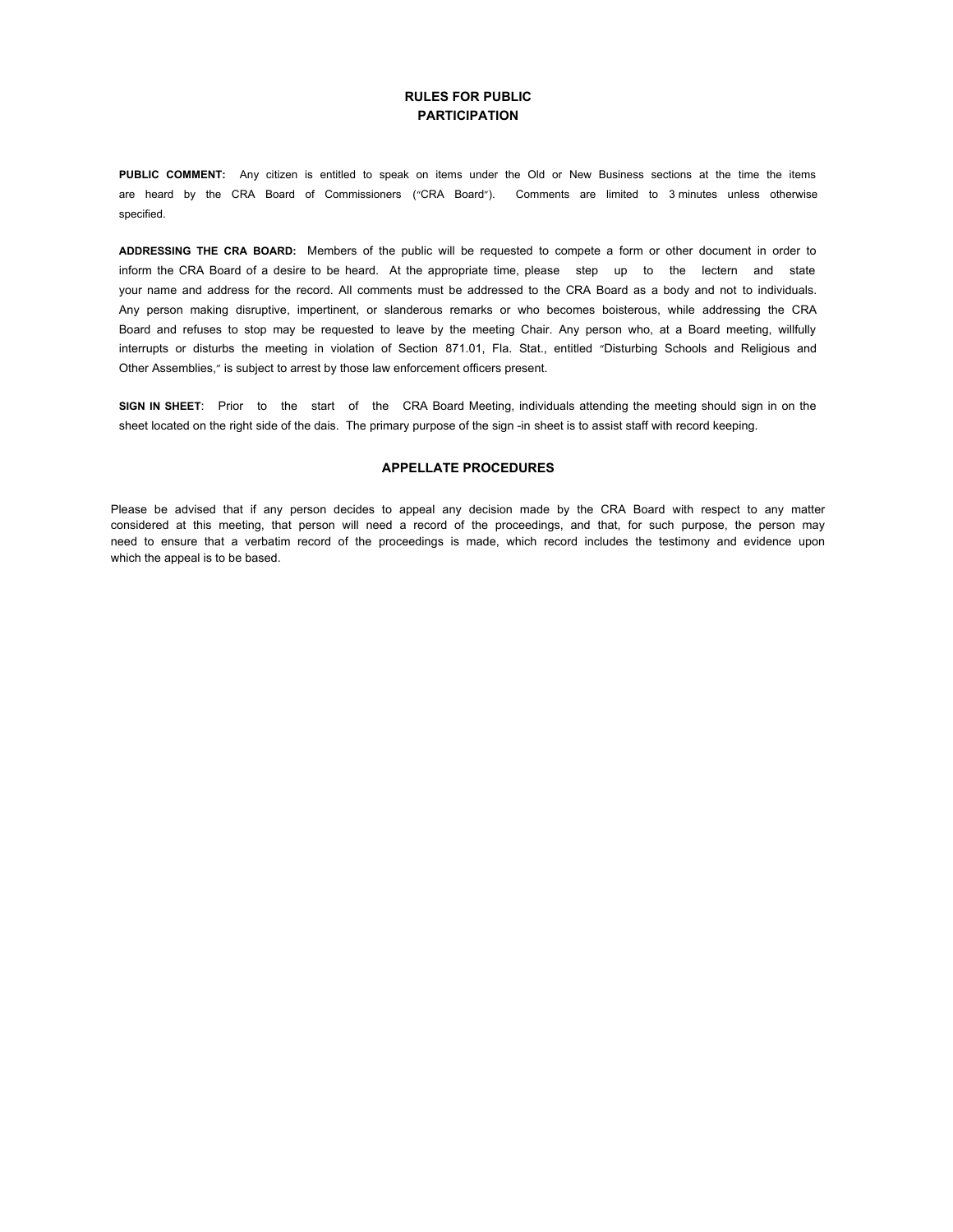### PUBLIC COMMENT SUBMISSIONS:

Public comments can be made either in person during the public comments portion of the meeting or accepted via voicemail message. Any member of the public wishing to comment publicly on any matter, including public comment or public hearing items, may submit their comments by dialing 561-243-7557 and leaving a voicemail message that will be played during the CRA Board meeting and made a part of the public record:

1. State your full name

2. State your address

3. Leave a comment no longer than 3 minutes

Public comments via voicemail message will be accepted until 3:00 p.m. on the day of the meeting.

## ACCESS ACCOMMODATIONS:

Those wishing to access the public meeting virtually by means of communications media may do so by visiting our website at [www.delraycra.org,](https://www.delraycra.org/) where the meeting will be livestreamed for the public through the home page.

If any member of the public requires additional information about making public comments, please contact: The Delray Beach Community Redevelopment Agency 20 N. Swinton Ave Delray Beach, FL 33444 561-276-8640

IN ACCORDANCE WITH THE AMERICAN DISABILITIES ACT, ANY PERSON WITH A DISABILITY REQUIRING REASONABLE ACCOMMODATION IN ORDER TO PARTICIPATE IN THIS MEETING SHOULD CALL THE CRA AT 561-276-8640 AT LEAST 48 HOURS PRIOR TO THE MEETING.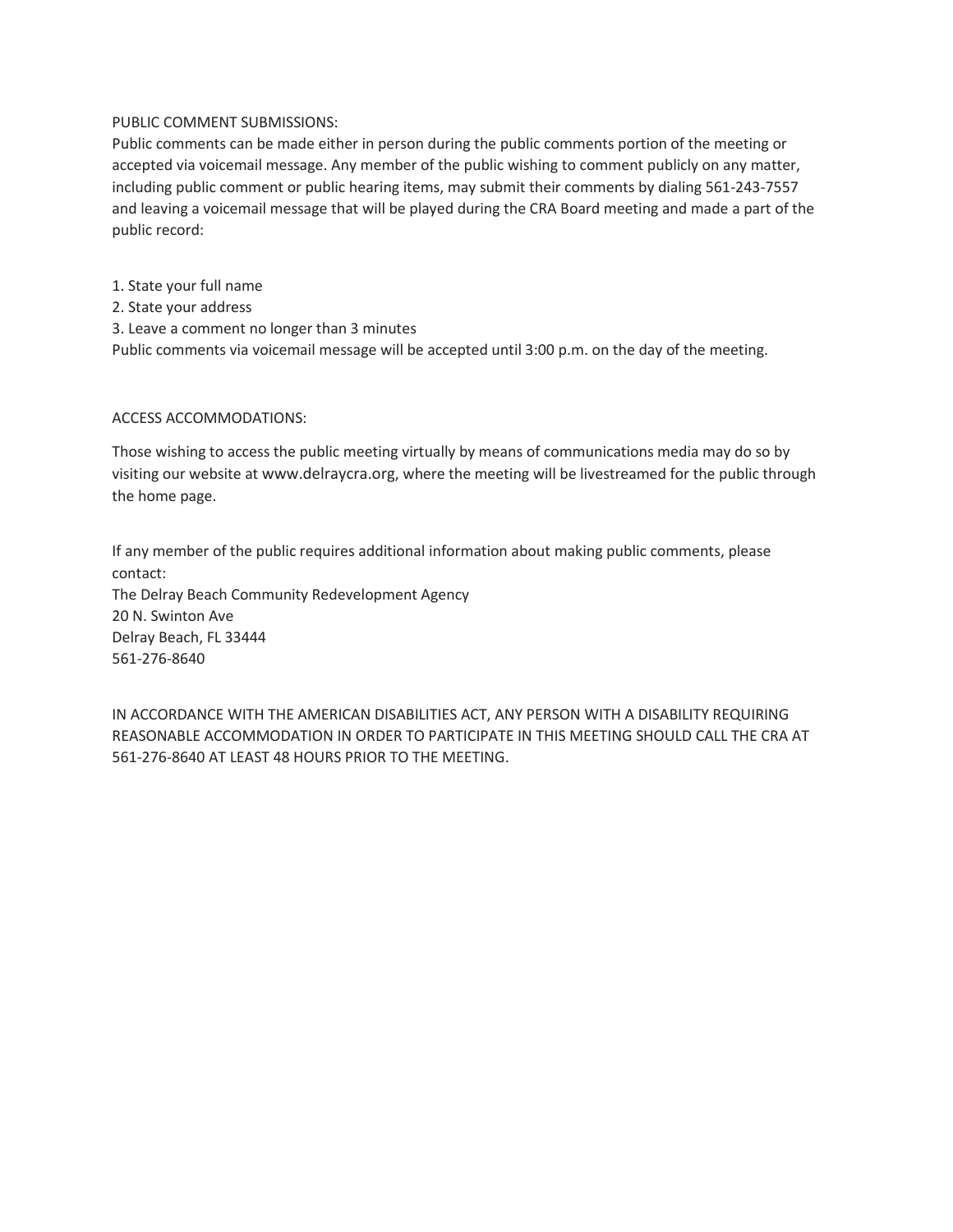- **1. Call to Order**
- **2. Roll Call**

## **3. Approval of Agenda**

# **4. Powerpoint Presentation for May Board Meeting (For Informational Purposes Only)**

**4A.** MAY POWERPOINT PRESENTATION

*Attachments:* [May 24, 2022 - Regular Board Meeting](http://delraybeach.legistar.com/gateway.aspx?M=F&ID=7f62c585-0b4b-4a6e-acab-ea3e8c93a5fc.pdf)

## **5. Staff Reports (For Informational Purposes Only)**

**5A.** MONTHLY WORK PLAN REPORT

*Attachments:* [CRA Monthly Work Plan Report - May](http://delraybeach.legistar.com/gateway.aspx?M=F&ID=38cbff81-d5ea-4192-a1cd-758a7510f3ca.pdf)

#### **5B.** ARTS WAREHOUSE REPORT

*Attachments:* [Arts Warehouse Report - May](http://delraybeach.legistar.com/gateway.aspx?M=F&ID=cfdb2e77-6900-41ca-b881-306dc81d07c4.pdf)

**5C.** FUNDING ASSISTANCE & COMMUNITY ENGAGEMENT REPORT

*Attachments:* [CRA Funding Assistance & Community Engagement Report - May](http://delraybeach.legistar.com/gateway.aspx?M=F&ID=5377f61b-089d-4e51-90da-656f8b242fac.pdf)

**5D.** PROPERTY MANAGEMENT REPORT

*Attachments:* [CRA Property Management Report - May](http://delraybeach.legistar.com/gateway.aspx?M=F&ID=6922292f-fffc-49c2-93c2-36193b734a1b.pdf)

**5E.** SOCIAL MEDIA REPORT

*Attachments:* [CRA Social Media Report - May](http://delraybeach.legistar.com/gateway.aspx?M=F&ID=ad1e1054-a66a-4208-872b-2ca83ea96002.pdf)

## **6. Public Comments on Agenda & Non-Agenda Items**

### **7. Consent Agenda**

**7A.** APRIL 26, 2022 - REGULAR MEETING MINUTES

*Attachments:* [April 26, 2022 - Regular Meeting Minutes](http://delraybeach.legistar.com/gateway.aspx?M=F&ID=7196c538-b087-4cc8-81c4-02d7e6ab51c1.pdf)

**7B.** CRA FINANCIAL REPORT - FEBRUARY 2022

**Recommendation:** Receive and File.

[Agenda Cover Report](http://delraybeach.legistar.com/gateway.aspx?M=F&ID=ef1ce0ba-8e07-4e98-94d1-4e56b6b8ae61.pdf) [Exhibit A - February 2022 Financial Statement](http://delraybeach.legistar.com/gateway.aspx?M=F&ID=fe24b95c-f129-4cc3-88b8-6c1286a96b10.pdf) *Attachments:*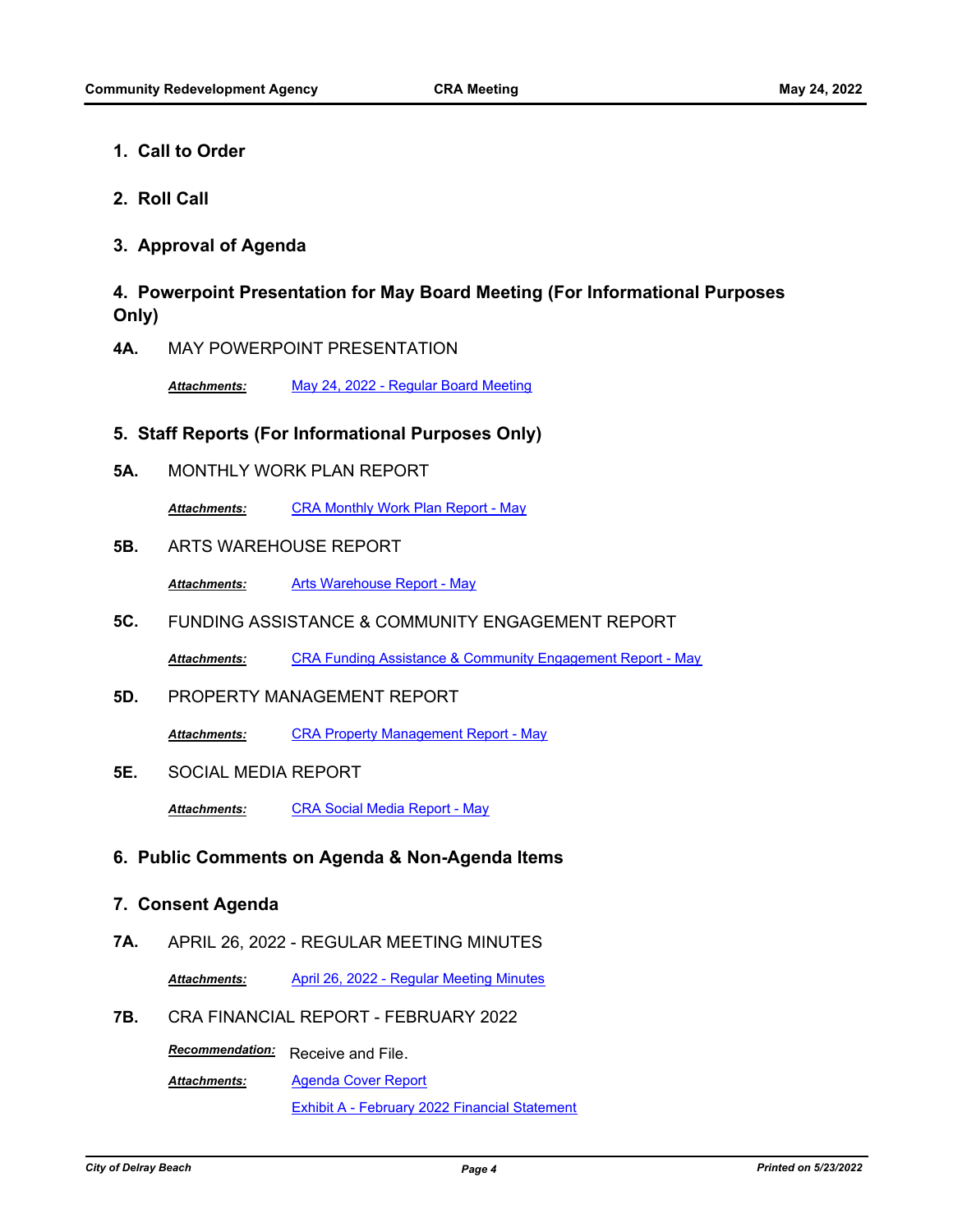## **7C.** CRA FINANCIAL REPORT - MARCH 2022

**Recommendation:** Receive and File.

[Agenda Cover Report](http://delraybeach.legistar.com/gateway.aspx?M=F&ID=1594fd4f-f5cd-4614-8ed4-7193de01a8bd.pdf) [Exhibit A - March 2022 Financial Statement](http://delraybeach.legistar.com/gateway.aspx?M=F&ID=8d827d48-5554-4209-b2b7-400a6a9d8fc1.pdf) *Attachments:*

### **7D.** FUNDING AGREEMENT – DELRAY BEACH COMMUNITY LAND TRUST, INC.

#### *Recommendation:*

Approve the funding agreement between the CRA and the Delray Beach Community Land Trust, Inc. ("DBCLT") in an amount not to exceed \$1,224,650.00, in substantially the attached form.

- [Agenda Cover Report](http://delraybeach.legistar.com/gateway.aspx?M=F&ID=d2e2cada-ce5b-4e5a-8a11-5a05095ff52a.pdf) [Exhibit A - Letter of from CLT](http://delraybeach.legistar.com/gateway.aspx?M=F&ID=0f7d96c4-b95a-4d22-9b9a-5fd97057559c.pdf) [Exhibit B - Funding Agreement](http://delraybeach.legistar.com/gateway.aspx?M=F&ID=f1afd9d1-62e3-4aa2-bf24-bc08992d17c2.pdf) *Attachments:*
- INTERLOCAL AGREEMENT BETWEEN THE CITY OF DELRAY BEACH AND DELRAY BEACH REDEVELOPMENT AGENCY FOR FUNDING THE RE-SODDING OF SEACREST AND HILLTOPPER ATHLETIC FACILITIES **7E.**

#### *Recommendation:*

Approve the Interlocal Agreement ("ILA") between the City of Delray Beach ("City") and the CRA for the funding of the re-sodding of Seacrest and Hilltopper Athletic Facilities in an amount not to exceed \$350,000, in substantially the attached form.

[Agenda Cover Report](http://delraybeach.legistar.com/gateway.aspx?M=F&ID=1a468d6a-49f2-4045-a03d-3f2cb89e00a0.pdf) [Exhibit A - Interlocal Agreement](http://delraybeach.legistar.com/gateway.aspx?M=F&ID=212706c5-a6e6-4875-9e16-ce1d35dde4bf.pdf) [Exhibit B - ODUMS SOD quote](http://delraybeach.legistar.com/gateway.aspx?M=F&ID=63d51a9e-07c4-41ba-9ba7-60f0e4e93a00.pdf) *Attachments:*

APPROVE REPURCHASE AGREEMENT – HABITAT FOR HUMANITY OF SOUTH PALM BEACH COUNTY, INC. – 242 NW 6TH AVENUE - \$2,000.00 **7F.** *Recommendation:*

> Approve the Repurchase Agreement with Habitat for Humanity of South Palm Beach County, Inc. ("Habitat") for 242 NW 6th Avenue for the same purchase price as paid by Habitat to the CRA in the amount of \$2,000.00, in substantially the attached form.

[Agenda Cover Report](http://delraybeach.legistar.com/gateway.aspx?M=F&ID=e7feafaf-ac46-4959-8a65-a8738aa0d32f.pdf) [Exhibit A - May 5, 2022 Habitat Letter](http://delraybeach.legistar.com/gateway.aspx?M=F&ID=7b5790b8-73de-4b87-bb01-d34a467e1462.pdf) [Exhibit B - Amended and Restated Repurchase Agreement](http://delraybeach.legistar.com/gateway.aspx?M=F&ID=e81ddda1-103f-4cc7-9d81-45dccac8dd98.pdf) *Attachments:*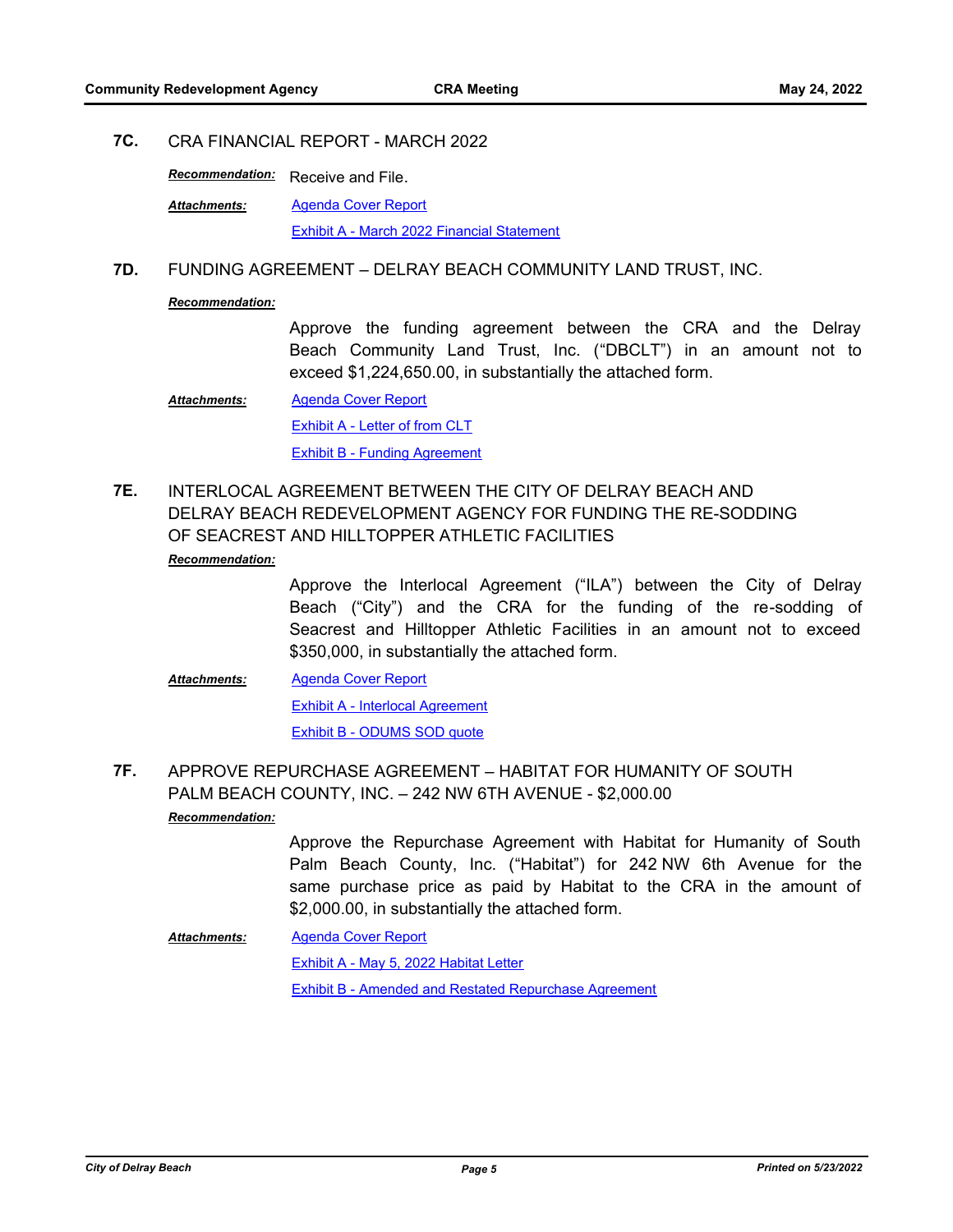#### FIRST AMENDMENT TO THE CONSTRUCTION LOAN AGREEMENT WITH HATCHER CONSTRUCTION & DEVELOPMENT, INC. **7G.**

- Recommendation: Approve the First Amendment to the Construction Loan Agreement with Hatcher Construction & Development, Inc. ("Hatcher") for the purpose of constructing two separate 2-story commercial buildings on CRA owned land located at 20 and 26 NW 6th Avenue, in substantially the attached form.
- [Agenda Cover Report](http://delraybeach.legistar.com/gateway.aspx?M=F&ID=9d6a3115-48cd-47c5-bb27-c72d7590a471.pdf) [Exhibit A - First Amendment to Construction Loan Agreement](http://delraybeach.legistar.com/gateway.aspx?M=F&ID=07ffd1bf-4d55-42ee-bf98-b35127681d22.pdf) [Exhibit B - Amended and Restated Promissory Note](http://delraybeach.legistar.com/gateway.aspx?M=F&ID=926a1017-ceaa-4058-b6b0-0cd0148ece65.pdf) *Attachments:*
- HISTORIC FAÇADE IMPROVEMENT FUNDING REED & REED INC (353 N SWINTON AVENUE) FOR AN AMOUNT NOT TO EXCEED \$43,638.88 **7H.**
	- the Historic Façade Improvement Program Funding Agreement with Reed & Reed Inc. for the proposed exterior improvement project located at 353 N Swinton Avenue, within CRA sub-area #2, for an amount not to exceed \$50,000. *Recommendation:*
	- [Agenda Cover Report](http://delraybeach.legistar.com/gateway.aspx?M=F&ID=82d632ec-7248-459b-8c62-26b3b508cdee.pdf) *Attachments:*
		- [Exhibit A Location Map](http://delraybeach.legistar.com/gateway.aspx?M=F&ID=28ff48c6-b1c4-4a1d-8e5e-5d899bccfcfd.pdf)
		- [Exhibit B Photos of Existing Conditions](http://delraybeach.legistar.com/gateway.aspx?M=F&ID=8a014424-b955-4ee2-9e3a-acca71435a6d.pdf)
		- [Exhibit C Plans & Renderings \(Floor Plan\)](http://delraybeach.legistar.com/gateway.aspx?M=F&ID=ee8bc708-a7fc-4fca-acbe-f867468aa3e9.pdf)
		- [Exhibit D Funding Assistance Detail Sheet Reed & Reed](http://delraybeach.legistar.com/gateway.aspx?M=F&ID=b76c06ef-0ec5-43b3-aed9-ffd78426c147.pdf)
		- **[Exhibit E Application Form](http://delraybeach.legistar.com/gateway.aspx?M=F&ID=251cefa7-7200-453d-9531-3fb28f9cec29.pdf)**
		- [Exhibit F Project Narrative](http://delraybeach.legistar.com/gateway.aspx?M=F&ID=4f1a36f7-89dc-49cc-8f51-94c17d5b9df9.pdf)

[Exhibit G – Historic Façade Improvement Program Guidelines](http://delraybeach.legistar.com/gateway.aspx?M=F&ID=a3ff7cdf-d440-46b8-bbbd-53001e687256.pdf)

#### PROJECT CONSULTANCY & DESIGN SERVICES FUNDING APPLICATION - ROMAU, LLC (103 NW 5TH AVENUE) **7I.**

Recommendation: Approve a Project Consultancy & Design Services Funding Agreement (Level 2 Design Services) with ROMAU, LLC for the proposed improvement project at 103 NW 5th Avenue, for an amount not to exceed \$15,000.

[Agenda Cover Report](http://delraybeach.legistar.com/gateway.aspx?M=F&ID=a5361790-9da8-4527-984f-7eec023a8c74.pdf) *Attachments:*

[Exhibit A - PAPA Location Map](http://delraybeach.legistar.com/gateway.aspx?M=F&ID=2f6dd039-abb1-4caf-9d90-7b464ca313ac.pdf)

[Exhibit B - Photos of existing conditions](http://delraybeach.legistar.com/gateway.aspx?M=F&ID=95303d31-4be0-4960-9f25-18cf7e9393c5.pdf)

[Exhibit C - Funding Assistance Detail Sheet - ROMAU, LLC](http://delraybeach.legistar.com/gateway.aspx?M=F&ID=b7250083-33b6-455b-bf03-3c272391f8c4.pdf)

[Exhibit D - Application Form](http://delraybeach.legistar.com/gateway.aspx?M=F&ID=c32a57a0-2ade-47a5-a3f3-b01228c433d4.pdf)

[Exhibit E - Project Consultancy + Design Services Program Guidelines](http://delraybeach.legistar.com/gateway.aspx?M=F&ID=f1212212-2ed3-48bf-998b-9e13dc9fb889.pdf)

[Exhibit F - PE - Funding Agreement Romau LLC](http://delraybeach.legistar.com/gateway.aspx?M=F&ID=4888ebd3-7703-4b59-a224-f7876ed4b19f.pdf)

## **8. Old Business**